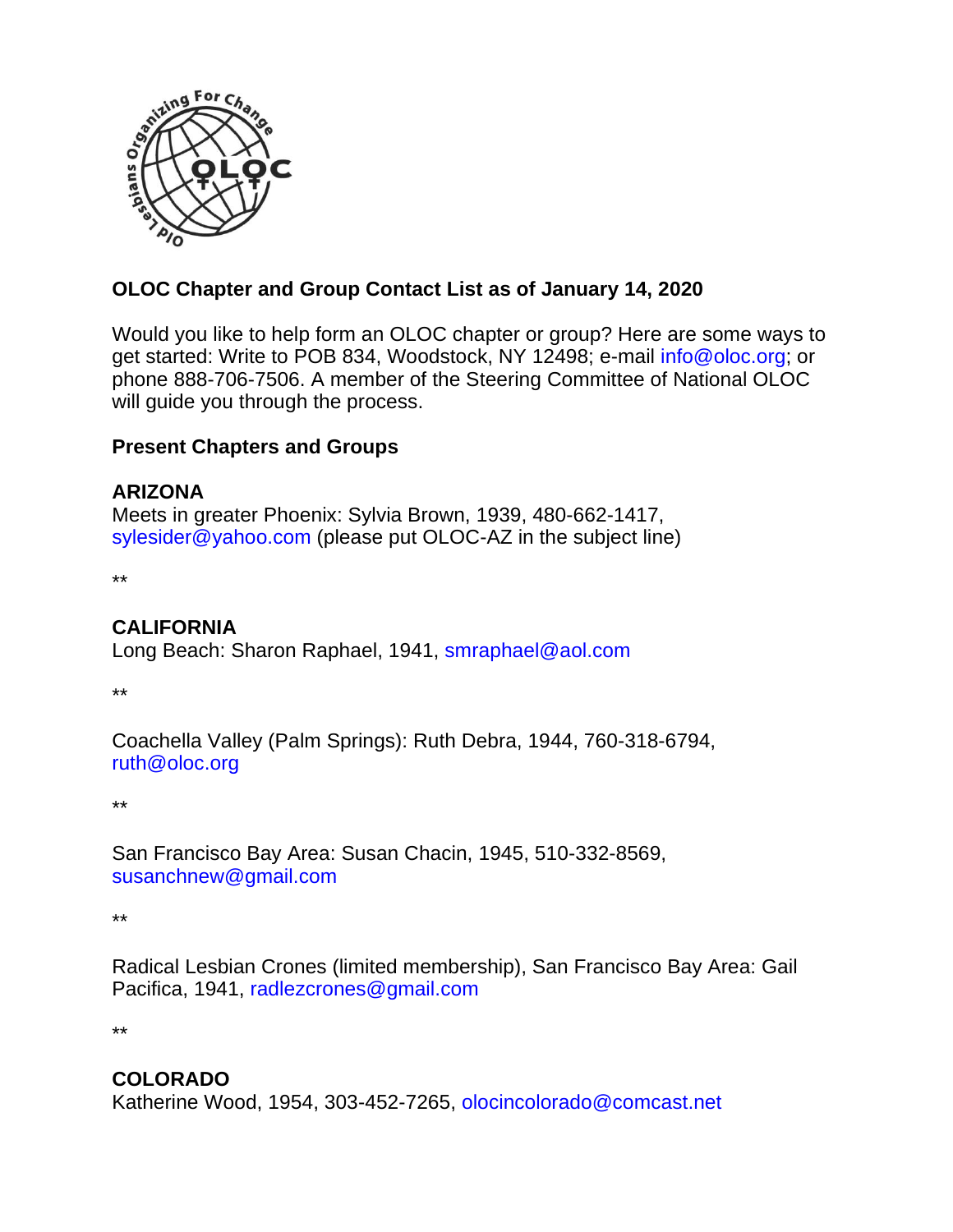\*\*

#### **MASSACHUSETTS**

Boston: Alice Fisher, 1942, [olocboston@oloc.org](../../../AppData/Local/Library/Containers/com.apple.mail/Data/AppData/Local/Library/Containers/com.apple.mail/Data/AppData/Local/Temp/olocboston@oloc.org) Sarah Pearlman, 1935, [olocboston@oloc.org](../../../AppData/Local/Library/Containers/com.apple.mail/Data/AppData/Local/Library/Containers/com.apple.mail/Data/AppData/Local/Temp/olocboston@oloc.org) Sue Reamer, 1942, cell 617-413-0910, home 617-731-2867, [sbreamer@comcast.net](../../../AppData/Local/Library/Containers/com.apple.mail/Data/AppData/Local/Library/Containers/com.apple.mail/Data/AppData/Local/Temp/sbreamer@comcast.net) 

\*\*

Northampton/Pioneer Valley: JR (Judy Raphael), 1943, 413-519-5397, [healthnharmony@gmail.com](mailto:healthnharmony@gmail.com%20Roberta)  [Roberta](mailto:healthnharmony@gmail.com%20Roberta) (Bib) Pato, 1946, 347-380-2989,<bibrtp@aol.com>

\*\*

## **MISSOURI**

St. Louis: Charlotte Ellis, 1943, 314-962-2188, [cellis57us@yahoo.com](mailto:cellis57us@yahoo.com) 

\*\*

## **NEW MEXICO**

Usually meets in the greater Albuquerque area: Elizabeth Berrey, 1945, 505-553- 1831, [Elizabeth\\_berrey@yahoo.com](mailto:Elizabeth_berrey@yahoo.com)

\*\*

## **NEW YORK**

Hudson Valley: Retts Scauzillo, 1953, 845-901-3879, [rettsie@gmail.com](mailto:rettsie@gmail.com)

\*\*

## **OHIO**

Cleveland, Ohio: Judy Benson, 1946, 216-227-1243, [judb@cox.net](mailto:judb@cox.net)

\*\*

Central Ohio: Pam Jackson, 1941, 614-615 1949, [pamjaqua@gmail.com](mailto:pamjaqua@gmail.com)

\*\*

## **RHODE ISLAND**

Rhode Island: Mev Miller, 1955, 401-383-4374, [olocinri@gmail.com](../../../AppData/Local/Library/Containers/com.apple.mail/Data/AppData/Local/Library/Containers/com.apple.mail/Data/Library/Mail%20Downloads/3FC22085-A3A2-4A82-AE2D-1FFE8620E0CD/olocinri@gmail.com)

\*\*